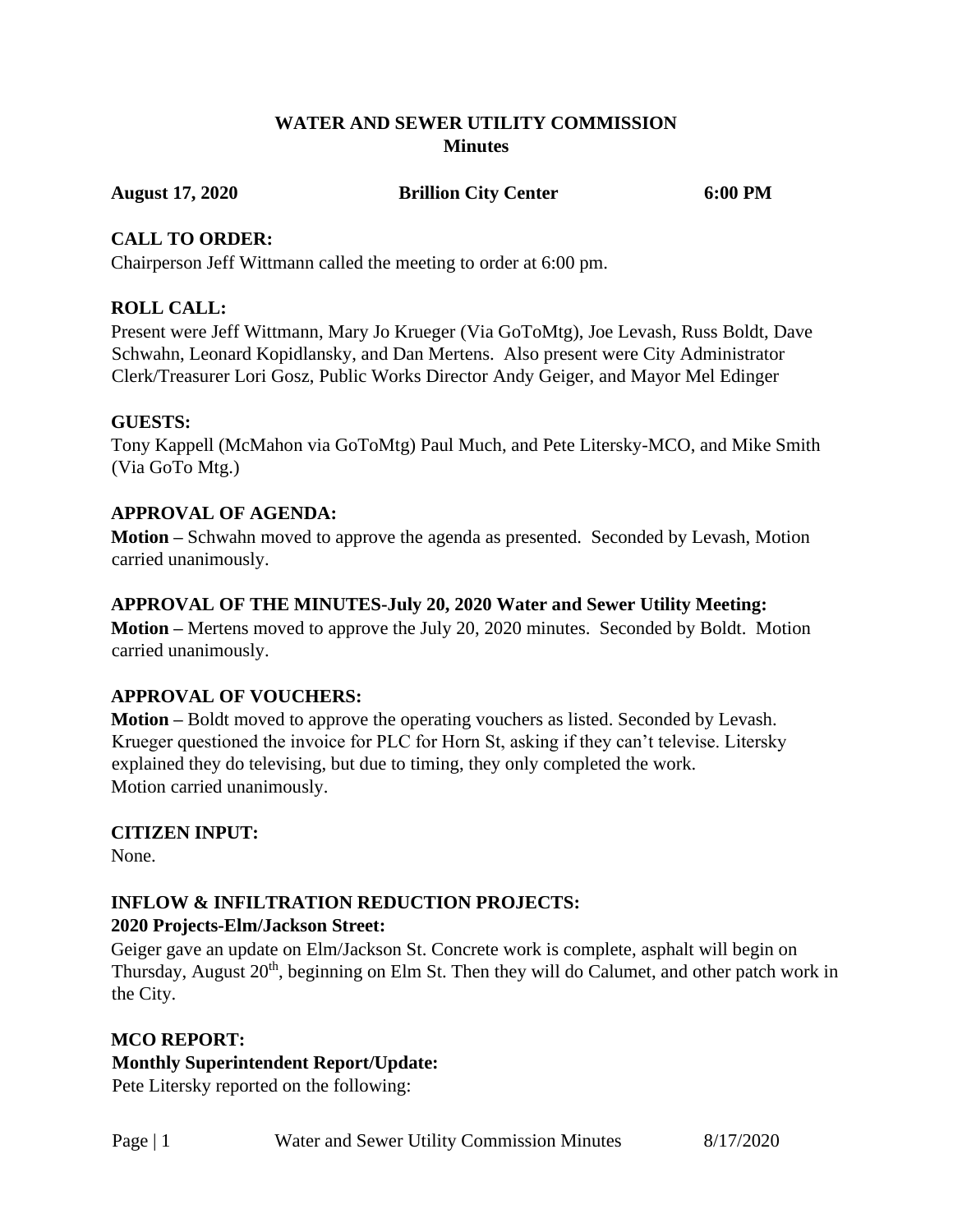- WWTP influent meter has been installed.
- Well #3 resin project costs; nozzles for salt saving resin will need to be installed. The total cost for the project will be \$36,800.00.
- Well #3 motor repairs were done.
- Letter to the DNR on lead services, currently there are 162 lead services.
- Main Lift Station-Geiger reported he received a quote of \$2,300.00 for an inline fan. This will be a budget item for 2021. He will get another quote.
- Backup at 211 Horn St.-Great Lakes did the televising and gave a report on the main. There were some tree roots, this should be looked at for future cleaning.
- Meter changes. The DNR advised not to change out any meters for the remainder of the year due to COVID-19.

# **ENGINEER'S REPORT:**

#### **Agreement for Professional Services-Wastewater Treatment Facilities Plan:**

Kappell presented an agreement for the development of a facilities plan for the WWTF. Kappell explained the process involved in creating the facilities plan. He explained the plan will need to be completed by June 30, 2021, in order to meet the requirements by the compliance schedule.

Geiger questioned the timing of improvements to the plant. Kappell explained there are requirements for the phosphorous compliance. However, it is really up to the City, to set up a schedule, depending on what is needed. Geiger suggested phasing improvements over time. Kappell stated the immediate need is to increase the loadings, the current plant is at its capacity.

Krueger questioned the funding. Much suggested a Clean Water Fund Loan with the State. Kappell stated there is a financing portion of the plan.

Levash stated he is concerned with the size of the plant for the future. Much stated McMahon will design to plant for the next 20 years.

It was agreed that this would be put in the 2021 budget.

**Motion-**Levash moved to approve the agreement with McMahon for \$55,000.00 with payments to begin in 2021. Seconded by Mertens. Motion carried unanimously.

(Kappell left the meeting at 6:37 pm.)

# **CHAIRMAN:**

No report

#### **PUBLIC WORKS DIRECTOR:**

No report

# **CITY ADMINISTRATOR/CITY CLERK/TREASURER:**

Mayor Edinger gave an update on the hiring of the new Clerk-Treasurer,